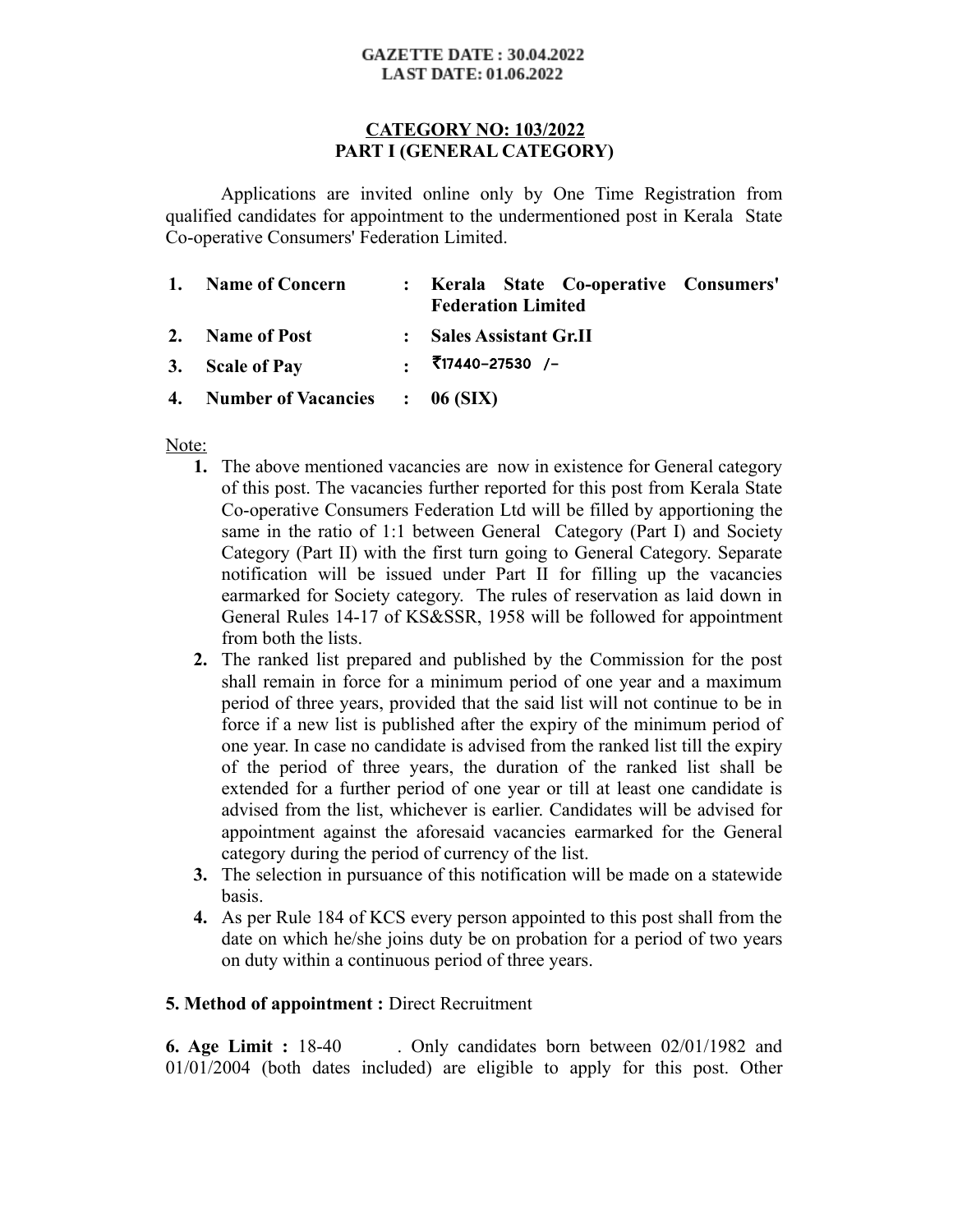Backward Communities and SC/ST candidates are eligible for usual age relaxation. (For conditions regarding the age relaxation please see para (2) of Part II of the General Conditions)

#### Note:

For concession allowed in upper age limit subject to the condition that the maximum age limit shall in no case exceed 50 years, please see Para (2) of the General Conditions under Part II of this notification. Relaxation of age will be allowed to all provisional employees of the twenty nine Co-operative institutions mentioned in G.O(P) No. 41/98 dated 9-3-1998 (whether they continue in service or relieved from service) who have been appointed through the Employment Exchange to the extent of their provisional service provided they possess a minimum service of one year in the provisional appointment. The maximum period of relaxation allowed to such persons will be five years. Once they get appointment on regular basis, the concession will not be available for further appointment to any other post. The candidates who are entitled to the above concession shall note the details there of in the respective column of the application and upload certificate (original) obtained from the Head of Office or Head of Department or Appointing Authority of the Co-operative Institutions concerned, when required by the Commission. The certificate should contain all the relevant particulars such as the post in which the applicant has/had provisional service, the scale of pay, name of the Co-operative institution in which he/she has/had worked, the date of commencement of provisional service and the date of termination of the provisional service. It should also be noted in the certificate that the applicant is not holding regular appointment under the Co-operative institution. The original certificate thus produced will not be returned to the candidate.

### **7. Qualifications :**

1 . Degree from a recognized University

Note:

1. Rule 10(a) (ii) of Part II KS&SSR is applicable for this selection.

2. Those candidates who have claimed equivalency for qualifications should produce the Government Order proving the same at the time of certificate verification in order to consider as equivalent.

3. If the caste of the candidate is wrongly mentioned in their SSLC book, they should claim their original caste in their application and should produce Community/NCLC certificate issued from concerned revenue authority and the gazette notification for the same at the time of certificate verification.

4. The qualifications shall be obtained from UGC recognized Universities or any other institutes established by Govt of India or Govt of Kerala .

### **8. Mode of submitting applications :**

(a) Candidates must register as per ONE TIME REGISTRATION with the official Website of Kerala Public Service Commission www.keralapsc.gov.in before applying for the post. Candidates who have registered can apply by logging on to their profile using their User-ID and Password. Candidates must click on the 'Apply Now' button of the respective posts in the Notification Link to apply for a post. **Candidates who register first time should upload photo taken within 6**